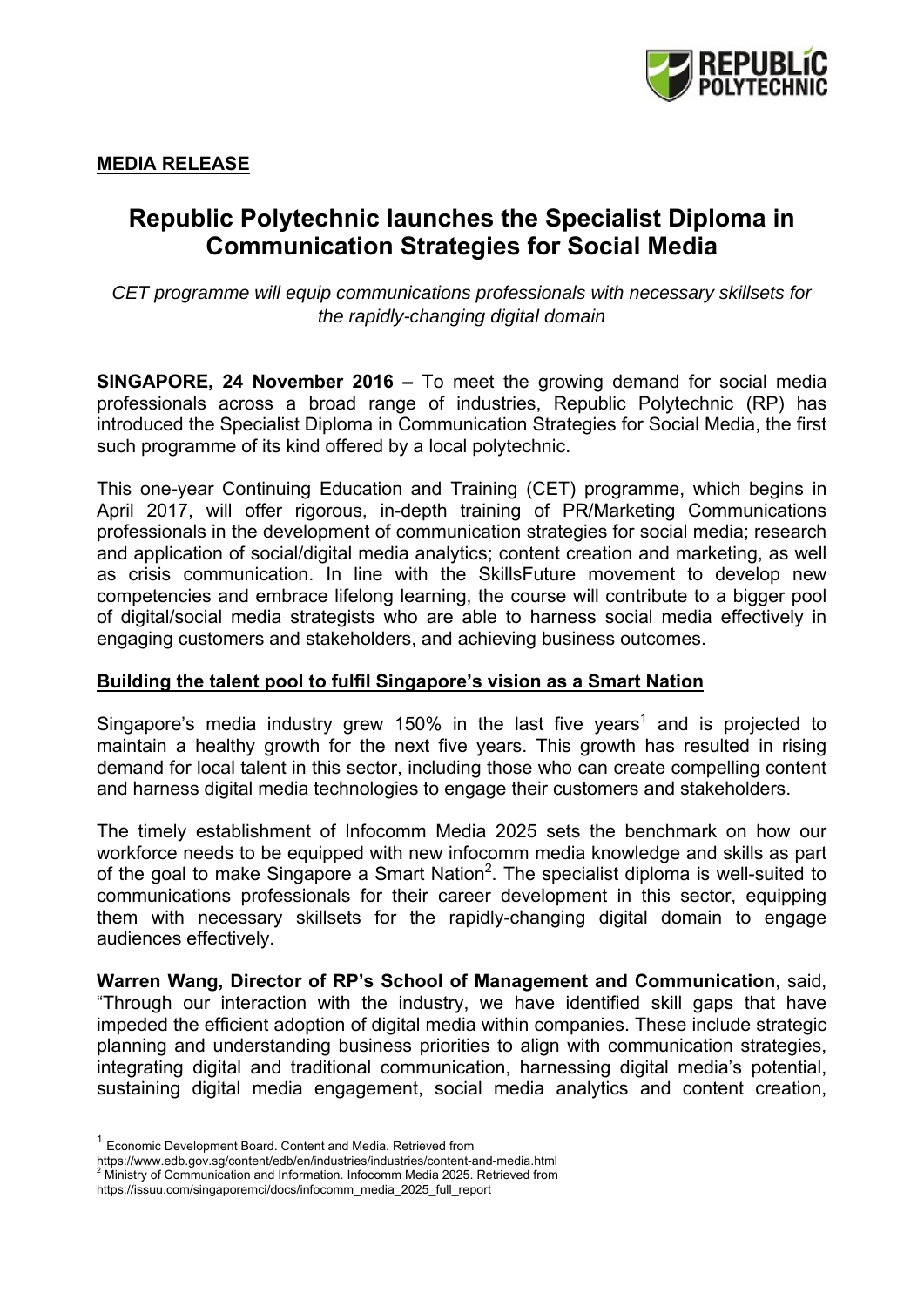

amplification and syndication. The Specialist Diploma in Communication Strategies for Social Media will help communications professionals make sense of current and upcoming digital landscapes to connect effectively with their audiences."

## **About the Specialist Diploma in Communication Strategies for Social Media**

The programme offers comprehensive, in-depth knowledge and application on how social media could be harnessed and maximised to achieve business goals. With a strong focus on project work, it requires students to apply concepts learnt and develop social media communication strategies to industry-related projects.

Graduates of this programme will be able to:-

- a) Apply digital media technologies, to analyse trends and audiences, determine optimal use of digital/social media applications, as well as measure and evaluate outcomes.
- b) Develop digital/social media strategies aligned with business and communication goals.
- c) Create, amplify and syndicate content across different media channels.
- d) Establish and recommend structures and strategies to support organisation-wide digital and social media adoption.
- e) Develop a sustainable long-term social media engagement and management strategy that builds a company's brand and cultivates long-term relationship with its customers.

Graduates will be primed to take on roles and business functions in:-

Communication services

- Communications/Public relations
- Public Affairs
- Media Relations
- Investor Relations
- Marketing Communications
- Corporate Communications
- Brand Advocacy
- Digital Media Journalism/Writing

### Client services

- Account Management
- Consultancy

Singapore citizens aged 25 and above are eligible to use the \$500 SkillsFuture credit to pay for this course.

RP will take in 30 students in the first batch for this course, commencing in April 2017. Prospective students can find out more about the course including entry requirements and module synopses via http://www.rp.edu.sg/ace\_specialist\_diploma.aspx. Registration is now open, and will close on 23 January 2017.